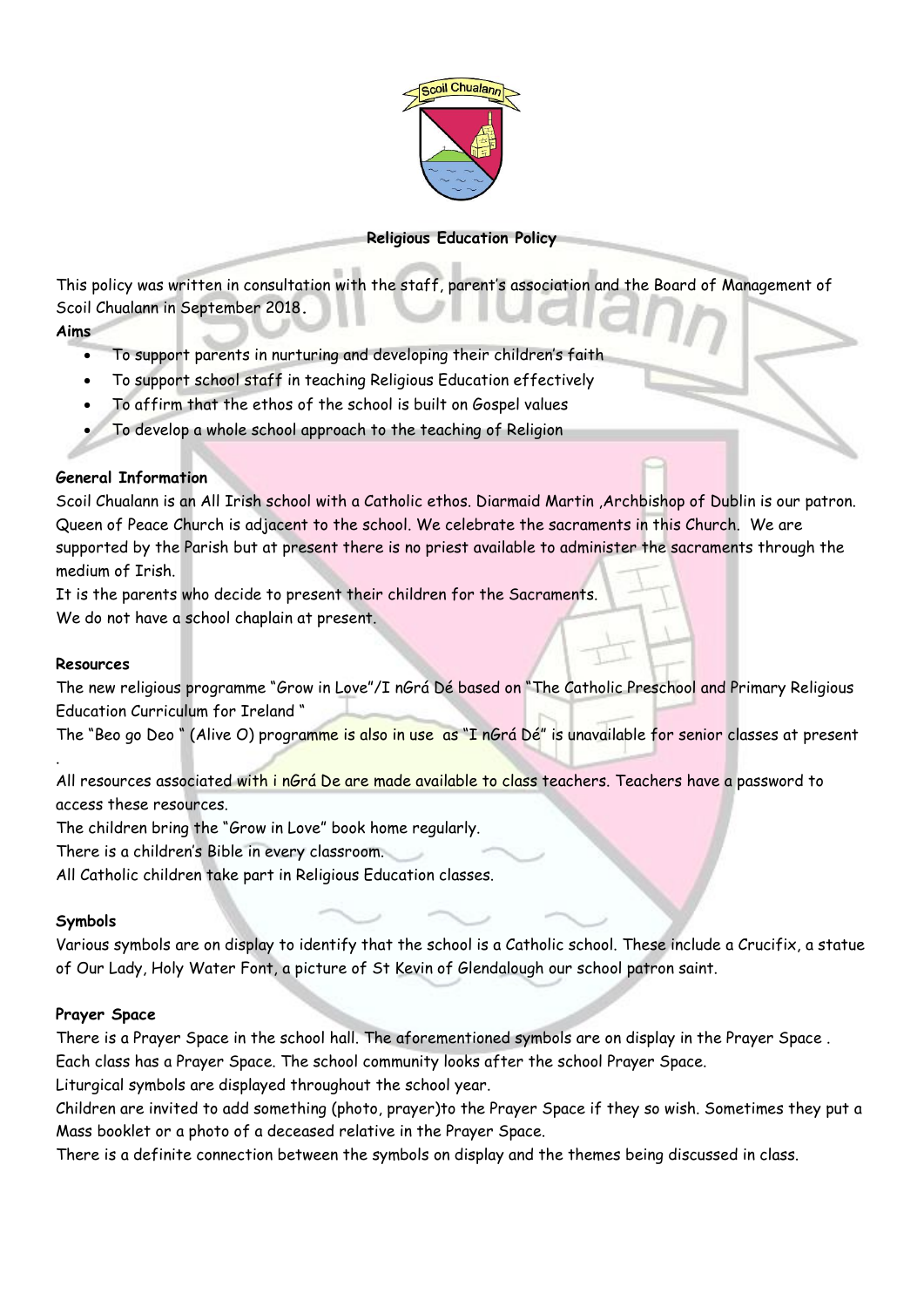### **Prayer**

We have daily assembly in Scoil Chualann. We say morning prayers at assembly. We discuss religious feasts during assembly.

All classes say a prayer before and after lunch and when they are leaving school in the afternoon.

The children learn prayers in class and at assembly. Mass responses are taught at assembly and in class when preparing for school Masses, First Communion and Confirmation.

We celebrate 8 December (Mass ) The Feast of the Immaculate Conception, 6 January (Mass) The Epiphany, Catholic Schools Week, St Brigid's Day, St Patrick's Day, Ash Wednesday , Easter and Christmas . A candle is lit on these occasions to foster respect .

#### **The Sacraments**

We hope that parents, priests and teachers will play an important role in fostering the children's faith and preparing them for the Sacraments.

Parish engagement and parents' religious practice within a Catholic community are essential elements of children's sacramental preparation. The school can do very little to foster faith without this ongoing support. We acknowledge that parents are their children's primary educators.

It is the parents who decide if their children are to receive the sacraments

We assist with preparation for the Sacraments : Sacraments of Reconciliation and Eucharist in 2nd class and the Sacrament of Confirmation in 6<sup>th</sup>.

Preparation for the Sacraments is an ongoing feature of our religious classes from Junior Infants to sixth class.

All teachers in scoil Chualann are qualified to teach Religion and to prepare classes for the Sacraments.

2<sup>nd</sup> class wear their school uniform for first Confession and an alb for First Communion. 6<sup>th</sup> class wear uniform for the Service of Light and an alb for their Confirmation.

## **Sacrament of Reconciliation**

The terms Sacrament of Reconciliation and First Confession are used.

Children in 2nd class receive the Sacrament of Reconciliation once the school receives written permission from the parents.

Information is sent to parents to assist them in preparing the children for the Sacraments.

## **Sacrament of the Eucharist**

The term First Communion will be used in Scoil Chualann, Children in 2<sup>nd</sup> class receive the Sacrament of the Eucharist when the school receives written permission from the parents.

The online resources available to the school for the I nGrá Dé programme are used by the class teachers when planning their classes .

Parents and children will be invited to take part in the "Do This in Memory of Me " programme which will be organised by the parish for the school year 2018/19.

#### **The Sacrament of Confirmation**

Children in 6th class are prepared for and receive the sacrament of Confirmation when the school receives written permission from the parents.

We will continue with the Beo Go Deo programme until I nGrá Dé is available for all classes.

The children must know the symbols, gifts and fruits of the Holy Spirit for Confirmation.

It is advised that children's promise to refrain from taking alcohol and drugs should be independent of the Service of Light which is celebrated before Confirmation. We allow the children to make these promises after the Service of Light.

Alcohol and drug abuse are also discussed as part of our Social Personal Health Education programme.